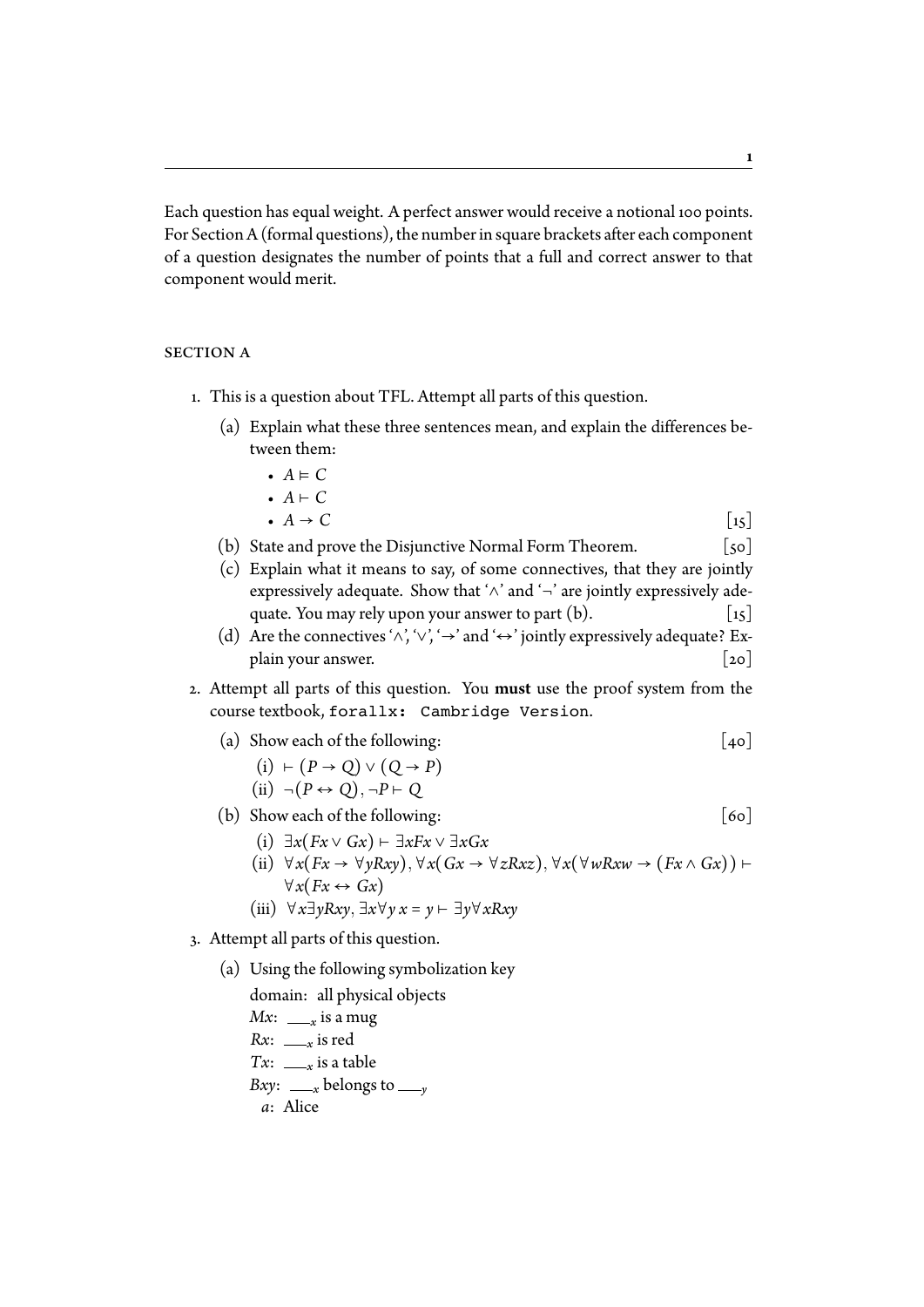symbolize each of the following sentences as best you can in FOL. If any sentences are ambiguous, or cannot be symbolized very well in FOL, explain why.  $\begin{bmatrix} 65 \end{bmatrix}$ 

- (i) Every mug belonging to Alice is red.
- (ii) The table is red.
- (iii) Alice's mug is red.
- (iv) Alice's mug does not exist.
- (v) Two mugs are on the table.
- (vi) If the mug belongs to anyone, it belongs to Alice.
- (vii) None of the mugs on the table is Alice's.
- (viii) Every mug is on exactly one table, and on every table there is exactly one mug.
- (b) Show that each of the following claims iswrong. You may assume the conventions for representing interpretations described in the course textbook, forallx: Cambridge Version.  $\begin{bmatrix} 35 \end{bmatrix}$ 
	- (i)  $Fa, \neg Ga, Fb, \neg Gb, \neg Fc, Gc \models \forall x (Fx \leftrightarrow \neg Gx)$
	- (ii) ∀*x*(*Fx* → ∃*y*(*Gy* ∧ *Rxy* ∧ ∀*z*((*Gz* ∧ *Rxz*) → *y* = *z*))) ⊧ ∀*x*(*Gx* → ∃*y*(*Fy* ∧ *Ryx* ∧ ∀*z*((*Fz* ∧ *Rzx*) → *y* = *z*)))
	- (iii) ∃*x*∀*y*¬*Ryx,*∀*x*¬*Rxx,*∀*x*∃*yRxy* ⊧ ∃*x*∃*y*(¬*x* = *y* ∧ ∃*z*(*Rxz* ∧ *Ryz*))
- ƨ. Attempt all parts of this question.
	- (a) Write down the axiom of extensionality. Then, using the standard notation, define the set-theoretic notions of: union, intersection, subset, proper subset and power set.  $\lceil$  [10]
	- (b) Give examples for each of the following:  $[10]$ 
		- (i) Three non-empty sets, *A*, *B*, and *C*, such that none of *A*∩*B*, *B*∩*C* and *A* ∩ *C* is empty, but such that  $(A ∩ B) ∩ C$  is empty
		- (ii) Two different non-empty sets, *A* and *B*, such that  $\mathcal{P}(A) \cup \mathcal{P}(B) =$  $\mathcal{P}(A \cup B)$
	- (c) Give examples for each of the following:  $\begin{bmatrix} 25 \end{bmatrix}$ 
		- (i) a set whose intersection with its power set is not empty
		- (ii) a set whose intersection with the power set of its power set is not empty
		- (iii) a non-empty set that is a subset of the power set of one of its members.
	- (d) Write down the axioms of probability. Explain conditional probability.  $\lceil$  10
	- (e) There are two equally probable hypotheses: either Bryce baked exactly 10 cupcakes today, or Bryce baked exactly 100 cupcakes today. In either case, Bryce piped unique numbers onto them: between 1 and 10, if there are ex-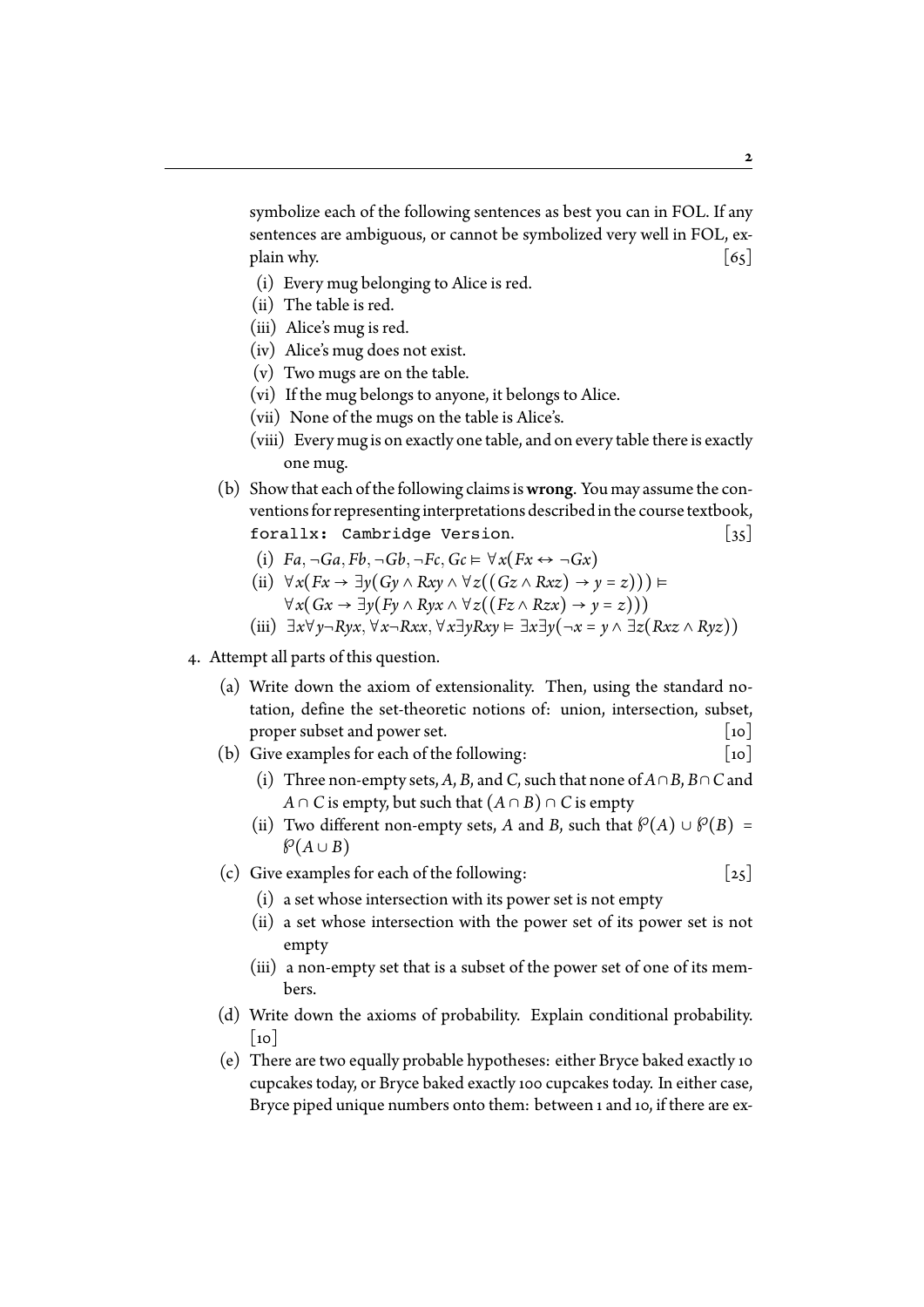actly 10 cupcakes, or between 1 and 100, if there are exactly 100 cupcakes. Bryce hands you a cupcake, with the number 9 piped onto it. How probable is it, now, that Bryce baked exactly 100 cupcakes today? Explain your reasoning, highlighting any assumptions that you have made.  $\begin{bmatrix} 15 \end{bmatrix}$ 

- (f) Attempt both parts of this question.  $\begin{bmatrix} 30 \end{bmatrix}$ 
	- (i) You are tossing a fair six-sided die. What is the probability that it lands ƪ on each of the first three tosses? What is the probability that it lands 1, then  $2$ , then  $\varsigma$ ?
	- (ii) Mr Corleone always chooses the same national lottery numbers. They came up in three successive lotteries, and now Mr Corleone is rich. But the lottery organizers are suing him for fixing the lottery. Mr Corleone's defence lawyer says: 'It is no more nor less likely, that these numbers should come up three times in a row, than that any other sequence of numbers should come up; so why should it be special grounds for suspicion?' Is there anything wrong with the lawyer's argument? Carefully explain your answer.
- Ʃ. Attempt all parts of this question.
	- (a) Explain what it means to say that a relation is  $\lceil 5 \rceil$ 
		- (i) reflexive
		- (ii) symmetric
		- (iii) transitive
	- (b) Say that a relation *Rxy* is Euclidean iff  $\forall x \forall y \forall z ((Rxy \land Rxz) \rightarrow Ryz)$ . For each of the following relations on the domain of all people (living or dead), say whether the relation is reflexive, whether it is symmetric, whether it is transitive, and whether it is Euclidean. In each case that the relation fails to have one of these properties, briefly explain your answer.  $[50]$ 
		- (i) x and y have the same surname
		- (ii) x and y have the same surname or the same first name
		- (iii) x loves y only if y loves x
		- (iv) x loves y iff y loves x
		- (v) x is Winston Churchill or y is Bertrand Russell
		- (vi) x is Winston Churchill iff y is Bertrand Russell
	- (c) Give examples of relations with the following properties. In each case, be careful to specify the domain.  $\begin{bmatrix} 45 \end{bmatrix}$ 
		- (i) Reflexive and transitive but not symmetric
		- (ii) Euclidean and transitive but not reflexive
		- (iii) Symmetric and transitive but not reflexive
		- (iv) Reflexive and symmetric but neither transitive nor Euclidean
		- (v) Neither reflexive, symmetric, transitive nor Euclidean